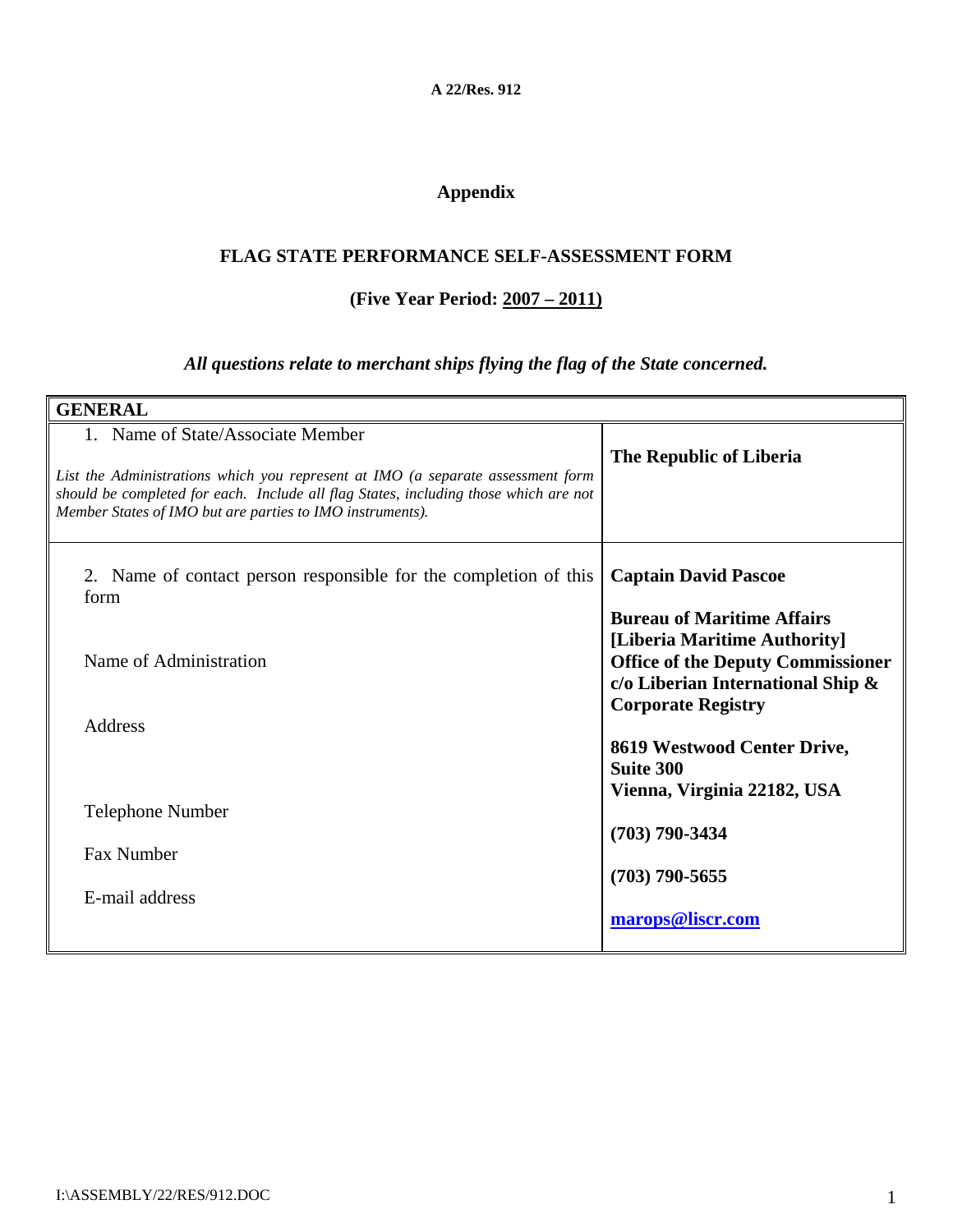| 3. Indicate to which of the following international instruments your State is a Party<br>and which (optional) MARPOL 73/78 Annexes have been ratified.                                                            |                                                                           |
|-------------------------------------------------------------------------------------------------------------------------------------------------------------------------------------------------------------------|---------------------------------------------------------------------------|
| SOLAS <sub>74</sub><br><b>SOLAS Protocol 78</b><br><b>MARPOL 73/78</b><br>Annex III<br>Annex IV<br>Annex V<br>Annex VI<br>LL 66<br>TONNAGE 69<br><b>COLREG 72</b><br><b>UNCLOS</b>                                | Yes<br>Yes<br>Yes<br>Yes<br>Yes<br>Yes<br>Yes<br>Yes<br>Yes<br>Yes<br>Yes |
| 4.1 How many merchant ships of 100 gross tonnage and upwards, subject to the<br>relevant instruments you indicated in question 3, are currently flying the flag of<br>your State?                                 | 3,756                                                                     |
| 4.2 What is the total gross tonnage of merchant ships flying the flag of your State?                                                                                                                              | 123,576,935 GRT                                                           |
| <b>INTERNAL CRITERIA</b>                                                                                                                                                                                          |                                                                           |
| <b>Legal framework</b>                                                                                                                                                                                            |                                                                           |
| Does your Administration have the necessary laws in force to implement<br>5.<br>international maritime safety and pollution prevention instruments with regard to:                                                |                                                                           |
| the construction, equipment and management of ships;<br>$\cdot$                                                                                                                                                   | Yes                                                                       |
| the prevention, reduction and control of pollution of the marine environment:<br>.2                                                                                                                               | Yes                                                                       |
| the safe loading of ships:<br>.3                                                                                                                                                                                  | Yes                                                                       |
| the manning of ships;<br>.4                                                                                                                                                                                       | Yes                                                                       |
| the safety of navigation (including taking part in mandatory reporting and<br>.5<br>routing systems), maintenance of communications and prevention of collisions?                                                 | Yes                                                                       |
| 6. Does your Administration have the necessary laws in force to ensure the provision<br>of penalties of adequate severity to discourage violation of international instruments to<br>which your State is a Party? | Yes                                                                       |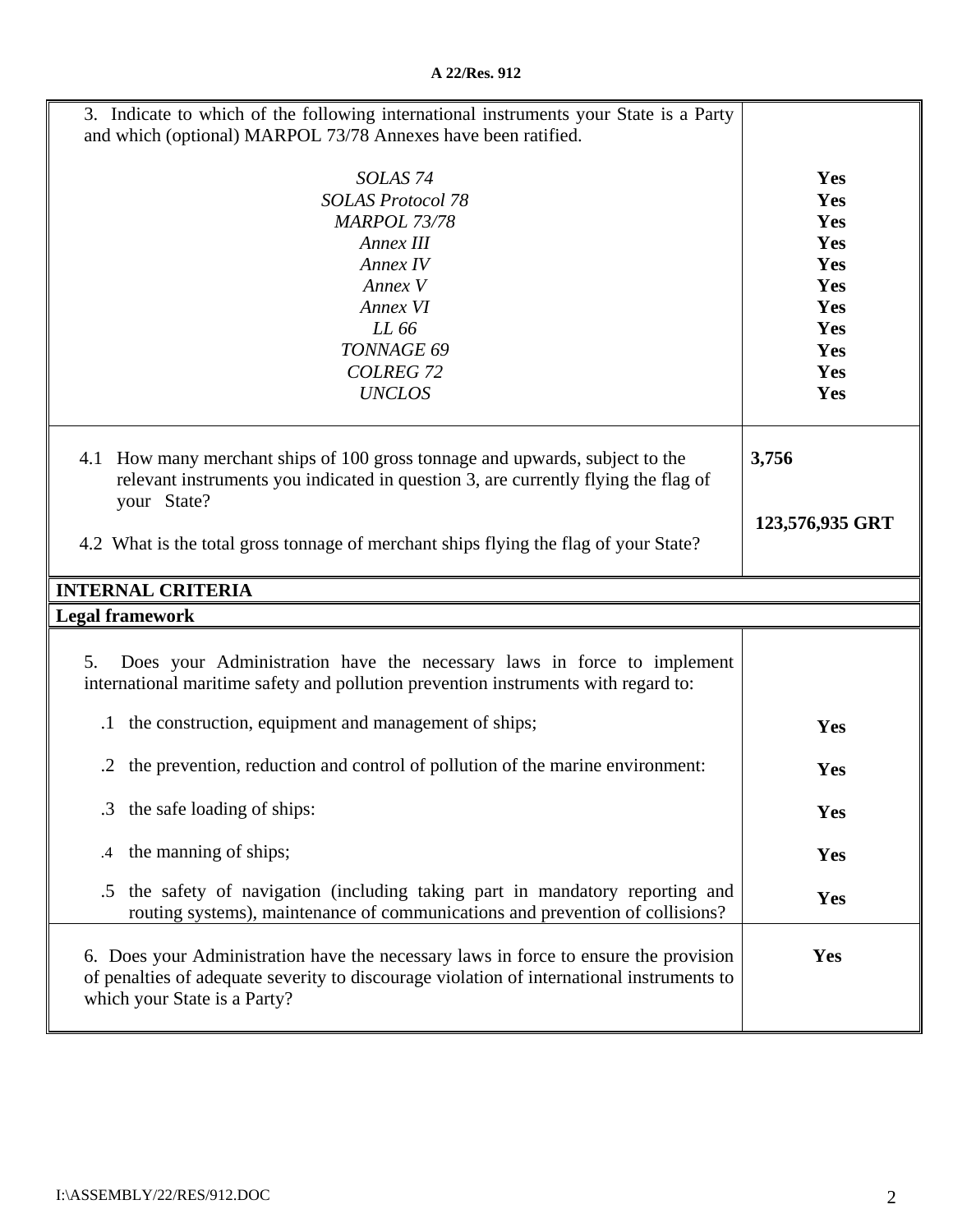|                                  |                                          | 7. Does your Administration have the necessary laws in force to provide for ship<br>inspections to ensure compliance with international maritime safety and pollution<br>prevention standards, to which your state is a Party?                                                                                               |                                 |                                 |                               |                   | Yes                                                                                                                                    |
|----------------------------------|------------------------------------------|------------------------------------------------------------------------------------------------------------------------------------------------------------------------------------------------------------------------------------------------------------------------------------------------------------------------------|---------------------------------|---------------------------------|-------------------------------|-------------------|----------------------------------------------------------------------------------------------------------------------------------------|
|                                  |                                          | 8. Does your Administration have the necessary laws in force to take legal action<br>against ships which have been identified as not being in compliance with the<br>international instruments to which your State is a Party?                                                                                               |                                 |                                 |                               |                   | Yes                                                                                                                                    |
|                                  | casualty investigations?                 | 9. Does your Administration have the necessary laws in force to carry out the required                                                                                                                                                                                                                                       |                                 |                                 |                               |                   | Yes                                                                                                                                    |
| <b>Enforcement</b>               |                                          |                                                                                                                                                                                                                                                                                                                              |                                 |                                 |                               |                   |                                                                                                                                        |
|                                  |                                          | 10. Does your Administration have an infrastructure, including personnel with<br>appropriate technical expertise and experience, to:<br>.1 identify ships flying the flag of your State which are not in compliance with                                                                                                     |                                 |                                 |                               |                   | Yes                                                                                                                                    |
| $\cdot$ 2<br>years <sup>*?</sup> | prevention requirements?                 | international maritime safety and pollution prevention requirements?<br>take action against ships flying the flag of your State which have been identified<br>as not being in compliance with international maritime safety and pollution<br>If yes, against how many such ships was action taken for each of the previous 5 |                                 |                                 |                               |                   | Yes<br><b>Follow-up Inspection</b><br><b>Program and additional</b><br>statutory surveys are<br>required when<br>considered necessary. |
| <b>TABLE 1:</b>                  | 2007                                     | 2008                                                                                                                                                                                                                                                                                                                         | 2009                            | 2010                            | 2011                          |                   |                                                                                                                                        |
| Safety                           | 69                                       | 142                                                                                                                                                                                                                                                                                                                          | 160                             | 161                             | 189                           |                   |                                                                                                                                        |
| Pollution                        | $\boldsymbol{0}$                         | 2                                                                                                                                                                                                                                                                                                                            | $\boldsymbol{2}$                | 0                               | 6                             |                   | (See Table 1)                                                                                                                          |
| TABLE 2:                         | $\bullet$<br># of Detentions<br>Appealed | 11. Did your Administration investigate detentions by port States of ships flying the<br>flag of your State for each of the previous 5 years*? (See also question 28)<br>If yes, indicate how many such detentions were investigated.<br>2007<br>108<br>$\mathbf{1}$                                                         | 2008<br>150<br>$\boldsymbol{0}$ | 2009<br>128<br>$\boldsymbol{2}$ | 2010<br>145**<br>$\mathbf{1}$ | 2011<br>154<br>10 | Yes<br>(See Table 2)                                                                                                                   |
|                                  | Rescinded                                | $\mathbf{1}$                                                                                                                                                                                                                                                                                                                 | $\boldsymbol{0}$                | $\overline{2}$                  | $\mathbf{1}$                  | 5                 |                                                                                                                                        |
| rescinded by the Port State.     |                                          | NOTE: ** There were 146 detentions by the Port State of which 1 was successfully appealed /                                                                                                                                                                                                                                  |                                 |                                 |                               |                   |                                                                                                                                        |

\*

or from the date your Government became a Party to the relevant instrument, if that is later.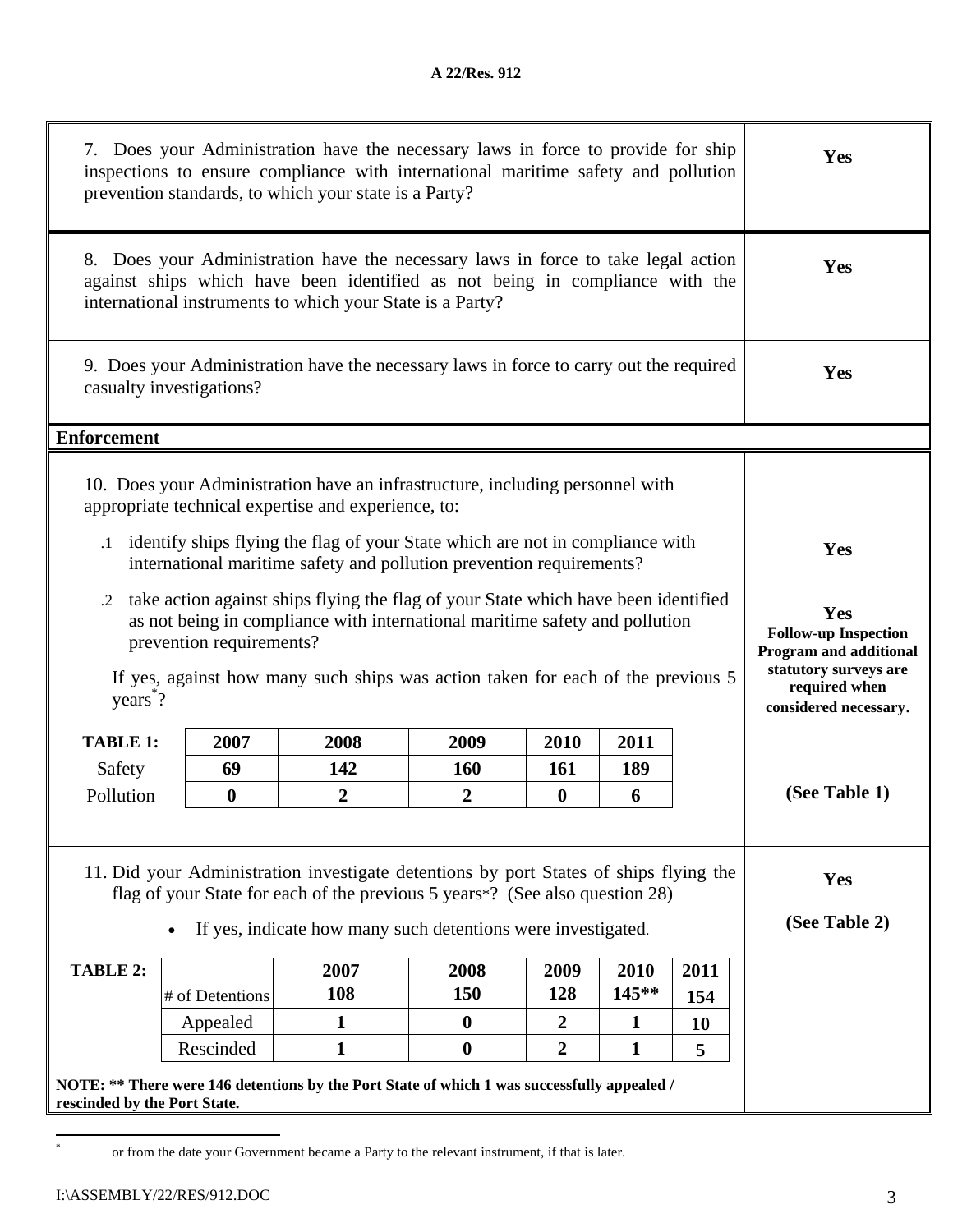| A 22/Res. 912 |  |
|---------------|--|
|---------------|--|

| Recognized organizations acting on behalf of the Administration                                                                                                                                                                                                                                                                                                                                                                                                                                                                                                                                                                                     |                                         |
|-----------------------------------------------------------------------------------------------------------------------------------------------------------------------------------------------------------------------------------------------------------------------------------------------------------------------------------------------------------------------------------------------------------------------------------------------------------------------------------------------------------------------------------------------------------------------------------------------------------------------------------------------------|-----------------------------------------|
| 12.<br>Which organizations has your Administration recognized for the purpose of<br>delegation of authority under the relevant instruments you indicate under question 3?<br>American Bureau of Shipping (ABS)<br>Bureau Veritas (BV)<br>$\bullet$<br>China Classification Society (CCS)<br>$\bullet$<br>Det Norske Veritas (DNV)<br>$\bullet$<br>Germanischer Lloyd (GL)<br>$\bullet$<br>Indian Register of Shipping (IRS)<br>Korean Register of Shipping (KRS)<br>Lloyd's Register (LR)<br>$\bullet$<br>Nippon Kaiji Kyokai (NK)<br>Polski Rejestr Statkow (PRS)<br>Registro Italiano Navale (RINA)<br>Russian Maritime Register of Shipping (RS) | <b>All IACS</b><br><b>Full members</b>  |
| 13. When your Administration delegates authority to recognized organizations, does it<br>follow resolutions $A.739(18)$ and $A.789(19)$ as minimum requirements, the<br>requirements in SOLAS 74, regulation XI/I, and the analogous requirements in<br>MARPOL 73/78 in any delegation of authority?                                                                                                                                                                                                                                                                                                                                                | Yes                                     |
| 14. Has your Administration provided IMO with a copy of the formal agreement or<br>equivalent legal arrangements with the recognized organizations listed in question 12?                                                                                                                                                                                                                                                                                                                                                                                                                                                                           | Yes                                     |
| 15. Indicate which survey and/or certification functions your Administration has<br>delegated to the recognized organizations referred to in question 12.                                                                                                                                                                                                                                                                                                                                                                                                                                                                                           | <b>ALL</b>                              |
| The recognized organizations (ROs) listed under question 12 have been delegated the authority to<br>carryout survey and/or certification functions for all of the relevant instruments listed under question<br>3. The ROs have not been delegated the authority to grant exemptions, extensions, dispensations,<br>equivalencies, or waivers of any kind. Such action requires review and authorization from the Office<br>of the Deputy Commissioner of Maritime Affairs on a case-by-case basis.                                                                                                                                                 |                                         |
| 16. Indicate, for the instruments you listed under question 3, which survey and/or<br>certification functions are carried out by your Administration.<br>The Administration carries out audit and certification functions under the ISM Code<br>and ISPS Code. The Administration also conducts an annual safety inspection of all<br>registered ships and approves, SOPEP/SMPEP, VOC, STS Passenger Ship Emergency<br>Plans, SAR Plan review and issues Minimum Safe Manning certificates and all<br>Exemptions. The Administration also reviews and approves all Ship Security Plans.                                                             | <b>See Comment in</b><br><b>box</b> 16. |
| 17.<br>Does your Administration carry out the verification and monitoring functions<br>specified in resolution $A.739(18)$ ?                                                                                                                                                                                                                                                                                                                                                                                                                                                                                                                        | Yes                                     |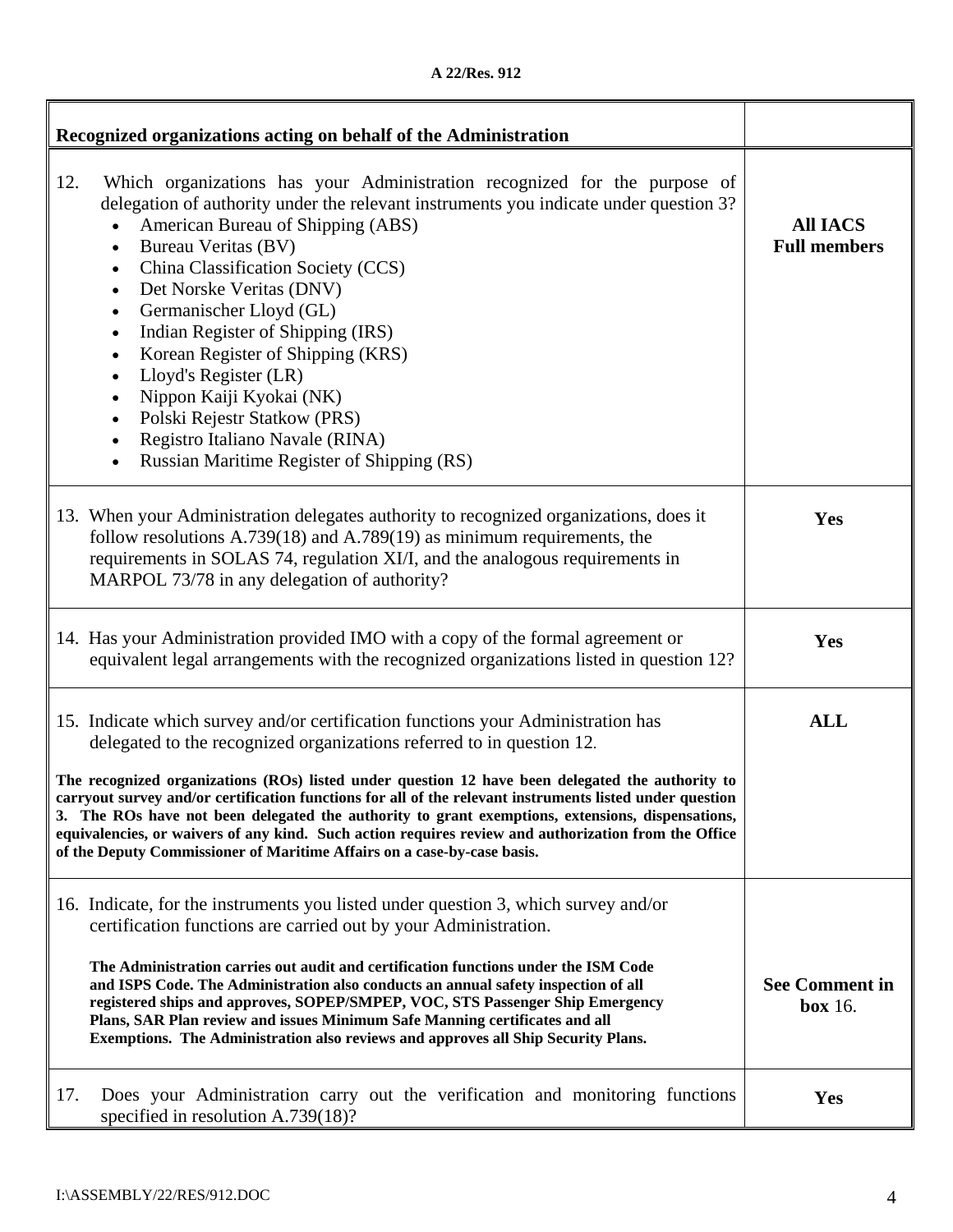| 18. How does your Administration carry out the verification and monitoring functions<br>specified in resolution A.739(18)?                                                                                                                                                                                                                                                                                                                                 |     |
|------------------------------------------------------------------------------------------------------------------------------------------------------------------------------------------------------------------------------------------------------------------------------------------------------------------------------------------------------------------------------------------------------------------------------------------------------------|-----|
| Each ship is inspected annually by qualified flag State inspectors and                                                                                                                                                                                                                                                                                                                                                                                     |     |
| <b>Auditors.</b><br>Annual policy meeting with representatives of each class society.<br>Review of survey reports and audit reports of all vessels involved in<br>detentions or serious casualties and upon registration or re-registration<br>into the flag.<br>Review of survey summary data.<br>$\bullet$<br>Periodic Quality Audits are conducted at RO Offices.<br>$\bullet$                                                                          |     |
| 19. How often does your Administration verify and monitor the work of recognized<br>organizations acting on its behalf?<br>Quality Audits conducted at minimum every 3 years.<br>Continuous review and oversight of survey data issued, ship-by-ship.<br>$\bullet$<br>Each ship inspected and analysis of ship inspections.<br>Additional inspections of detained ships, and ships with reported Safety<br>$\bullet$<br><b>Management System failures.</b> |     |
| 20. How does your Administration take specific responsibility for international<br>certificates issued on its behalf by dependent territories/second registers?                                                                                                                                                                                                                                                                                            | N/A |
| <b>Casualty and incident investigation</b>                                                                                                                                                                                                                                                                                                                                                                                                                 |     |
| 21. Does your Administration have the means (financial and administrative) to ensure<br>that thorough and prompt casualty and incident investigations into all cases of<br>serious and very serious casualties, as defined in paragraph 4.2 and 4.3 of the<br>Annex to resolution A.849(20) are carried out?                                                                                                                                               | Yes |
| 22. For each of the previous 5 years <sup>*</sup> , for ships flying the flag of your State:                                                                                                                                                                                                                                                                                                                                                               |     |
| .1 How many serious and very serious casualties and incidents were<br>investigated?                                                                                                                                                                                                                                                                                                                                                                        |     |

|                | 2007  | 2008      | 2009 | 2010 | 2011                 |
|----------------|-------|-----------|------|------|----------------------|
| <b>Serious</b> | $*30$ | າາ<br>د،∠ | ZU   |      | 27<br>$\overline{ }$ |
| Very Serious   |       | ີ         | ີ    |      |                      |

.2 How many such casualties and incidents were reported to IMO?

|            | 2007     | 2008 | 2009 | 2010     | 2011               |
|------------|----------|------|------|----------|--------------------|
| <b>IMO</b> | າາ<br>ມມ | ້⊿J  | 29   | Δg<br>◢◢ | $\mathbf{A}$<br>JT |

NOTE: \*Increase in the number of reported serious casualties for the year indicated is due to more aggressive collection of casualty reports and follow-up by the Flag Administration.

 $\overline{a}$ \*

or from the date your Government became a Party to the relevant instrument, if that is later.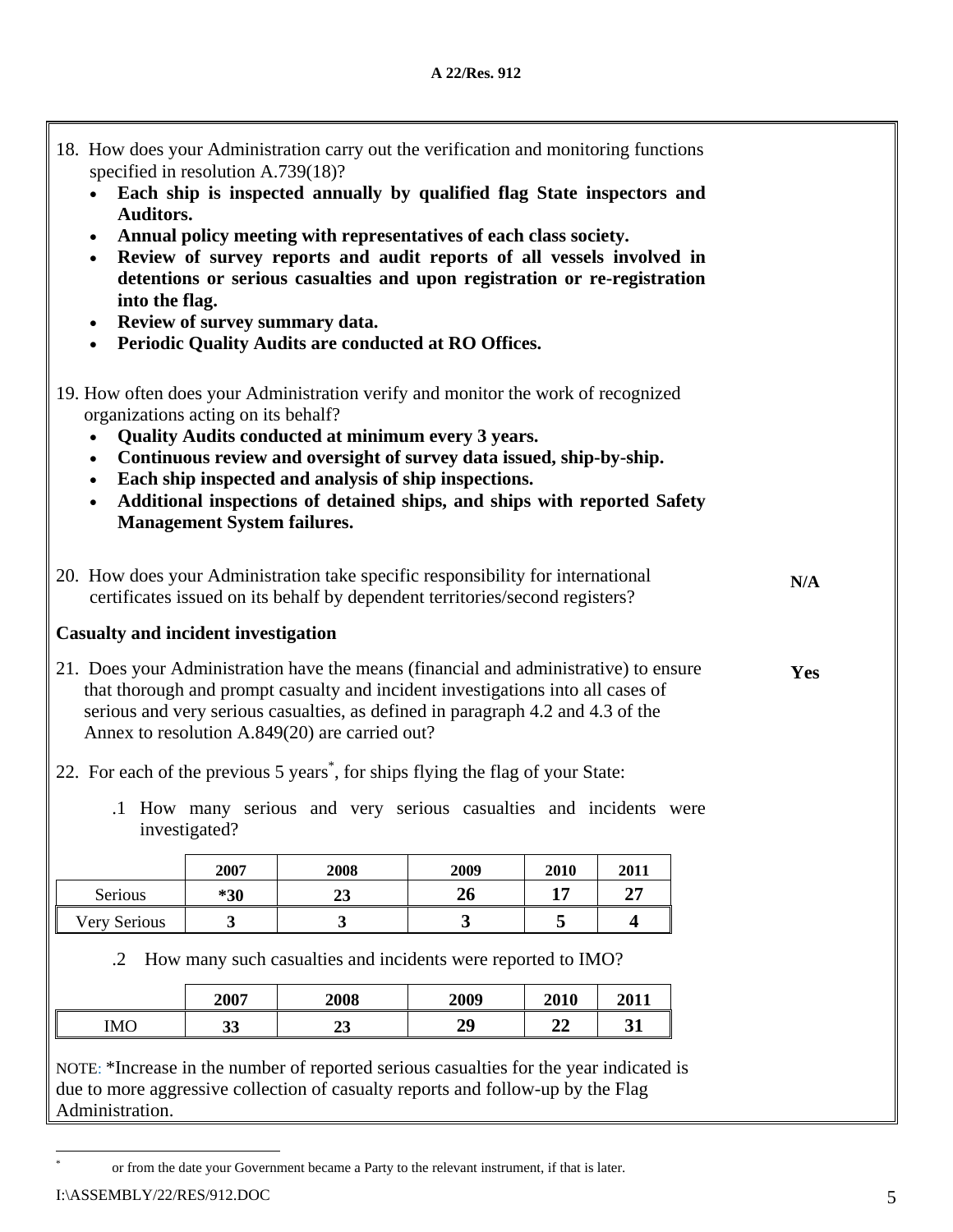- 23. Can your Administration provide to IMO, on request, evidence which shows that casualties and incidents on ships flying the flag of your State have been investigated? **Yes**
- 24. For each of the previous 5 years\*, has your Administration provided IMO with the mandatory annual reporting required by Article 11.1(f) of MARPOL 73/78? **Yes**

**Liberia submitted completed reports for 2008, 2009, 2010, 2011 and 2012 to the IMO.** 

- 25. How many allegations of violations, according to article 4 of MARPOL 73/78, have been made against ships flying the flag of your State in each of the previous 5 years\*?
	- .1 How many investigations or legal proceedings has your Administration carried out in the previous 5 years\* in accordance with articles 4 and 6 of MARPOL?

|                           | 2007 | 2008 | 2009 | 2010 | 2011 |
|---------------------------|------|------|------|------|------|
| <b>Alleged Violations</b> |      |      |      |      | *6   |
| Investigations            |      |      |      | 0    |      |

\* *There were other incidents of alleged violations. However, upon initial investigation there was not sufficient evidence satisfactory to the Administration that would have led to a full investigation, which in turn would have resulted in formal narrative determination. Internal file report is maintained for reference. Out of the alleged violations, only one was reported by the Port State.* 

.2 In how many cases did your Administration report back to the reporting State or to IMO in each of the previous 5 years?

|                        | 2007 | 2008 | 2009 | 2010 | 2011 |
|------------------------|------|------|------|------|------|
| <b>Reporting State</b> |      |      |      |      | *0   |
| <b>IMO</b>             |      |      |      |      |      |
| Total:                 |      |      |      |      | ັ    |

 *\* Due to exchanges between the Port State and the Liberian Administration, the usual flag State report of Determination to the Reporting State was unnecessary*.

Or from the date your Government became a Party to the relevant instrument, if that is later.

\*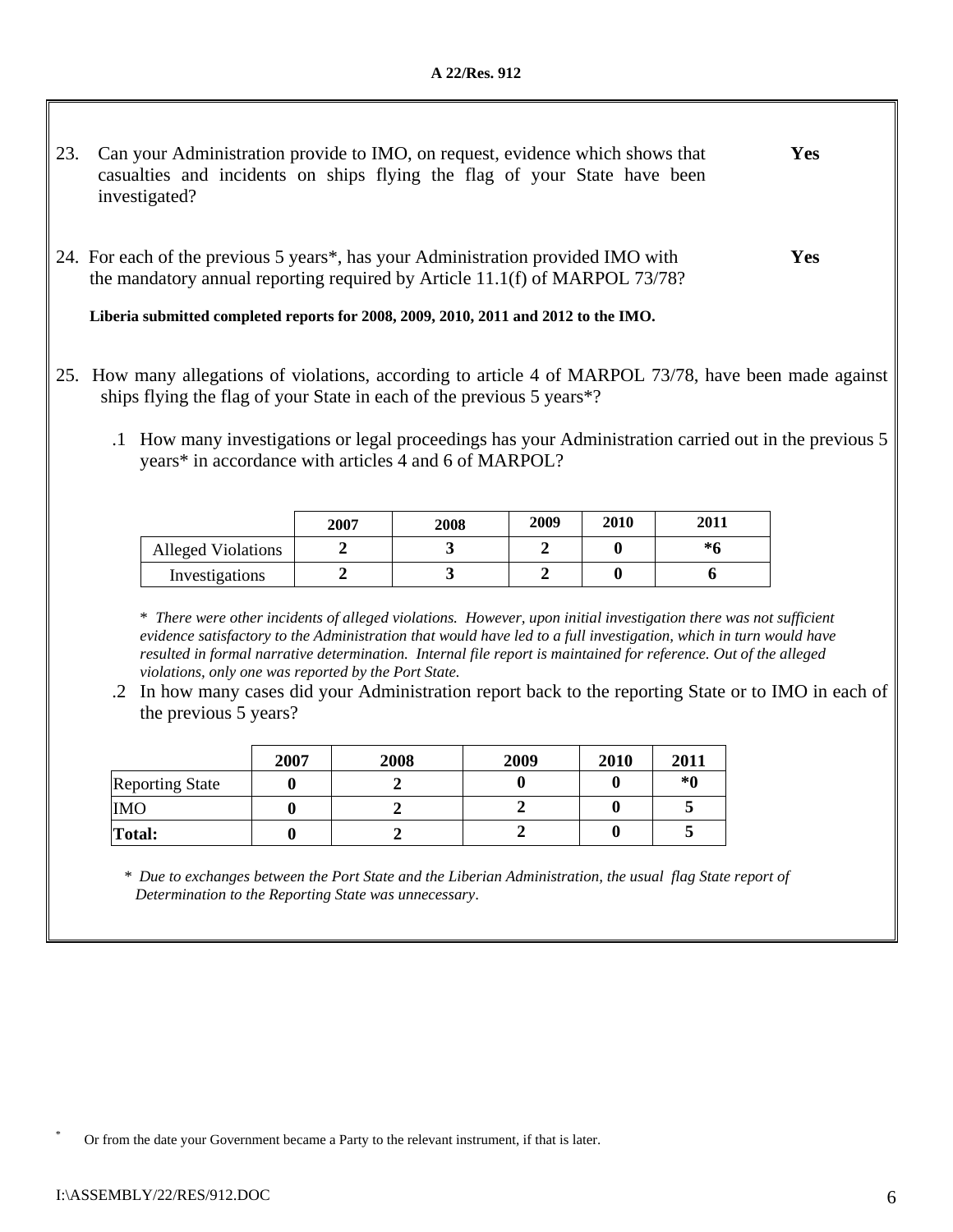### **EXTERNAL CRITERIA**

26. For each of the previous 5 years\*, how many ships flying the flag of your State:

- .1 have been involved in serious or very serious casualties?
- .2 have become total losses or constructive total losses?
- .3 have caused severe pollution\*\*?
- .4 What casualty rate per 1000 ships does this represent?
- .5 What is the total tonnage involved as a percentage of the total fleet?

|                 |                                      | 2007 | 2008 | 2009 | 2010        | 2011 |
|-----------------|--------------------------------------|------|------|------|-------------|------|
| 1a              | <b>Serious</b>                       | 30   | 23   | 26   | 17          | 26   |
| .1b             | <b>Very Serious</b>                  | 3    | 3    | 3    |             |      |
| .2a             | <b>Total Loss</b>                    |      |      | 0    | 0           |      |
| .2 <sub>b</sub> | <b>Constructive Total Loss</b>       |      | 0    | 0    | $\mathbf 0$ |      |
| $\cdot$ 3       | <b>Severe Pollution**</b>            |      | 0    | 2    |             |      |
| $\cdot$         | <b>Casualty Rate per 1,000 ships</b> | 12   | 8.9  | 9.23 | 6.34        | 8.26 |
| .5              | <b>Tonnage % of Total Fleet</b>      | 1.17 | 0.83 | 1.16 | 0.79        | 1.22 |
|                 |                                      |      |      |      |             |      |

 $\overline{a}$ 

<sup>\*</sup> Or from the date your Government became a Party to the relevant instrument, if that is later.

<sup>\*\* &</sup>quot;Severe pollution" is a case of pollution which, as evaluated by the coastal State(s) affected or the flag State, as appropriate, produces a major deleterious effect upon the environment, or which would have produced such an effect without preventive action.